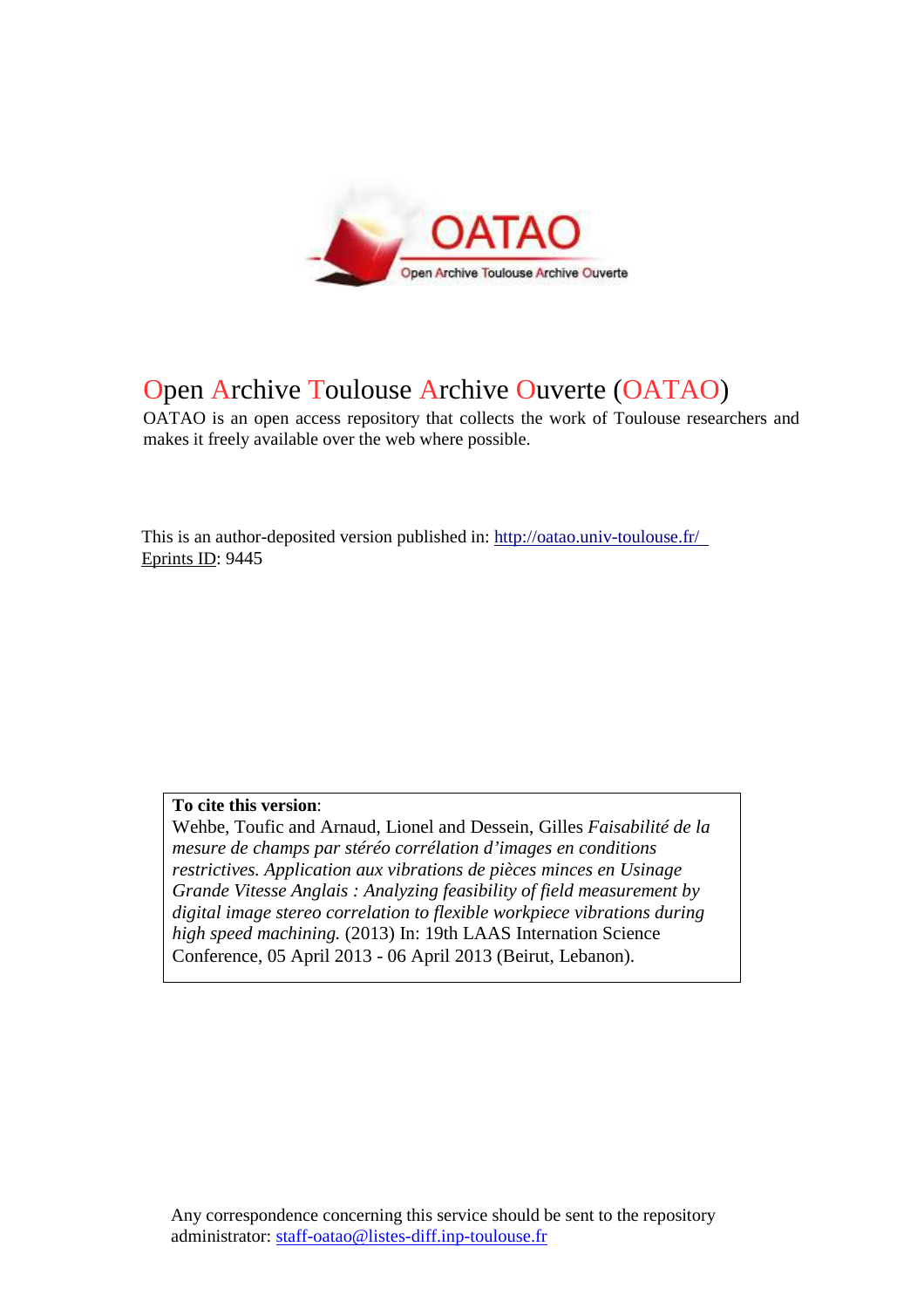





Under the Patronage of His Excellency Dr. Hassan Diab, Minister of Education and Higher Education

**The Lebanese American University (LAU)** The Lebanese Association for the Advancement of Science (LAAS) **The National Council for Scientific Research (CNRS)** 

Cordially invite you to the opening ceremony of the

## 19th LAAS Science Conference

on April 5, 2013 at 11:00 am at Irwin Auditorium, LAU, Beirut campus

## **PROGRAM**

Dr. Joseph G. Jabbra **President, Lebanese American University** 

Dr. Abdo Jurjus President, Lebanese Association for the Advancement of Science

**Dr. Mouin Hamze** Secretary General, National Council for Scientific Research

> **His Excellency Dr. Hassan Diab** Minister of Education and Higher Education



During the opening ceremony an award will be granted to a distinguished scientist.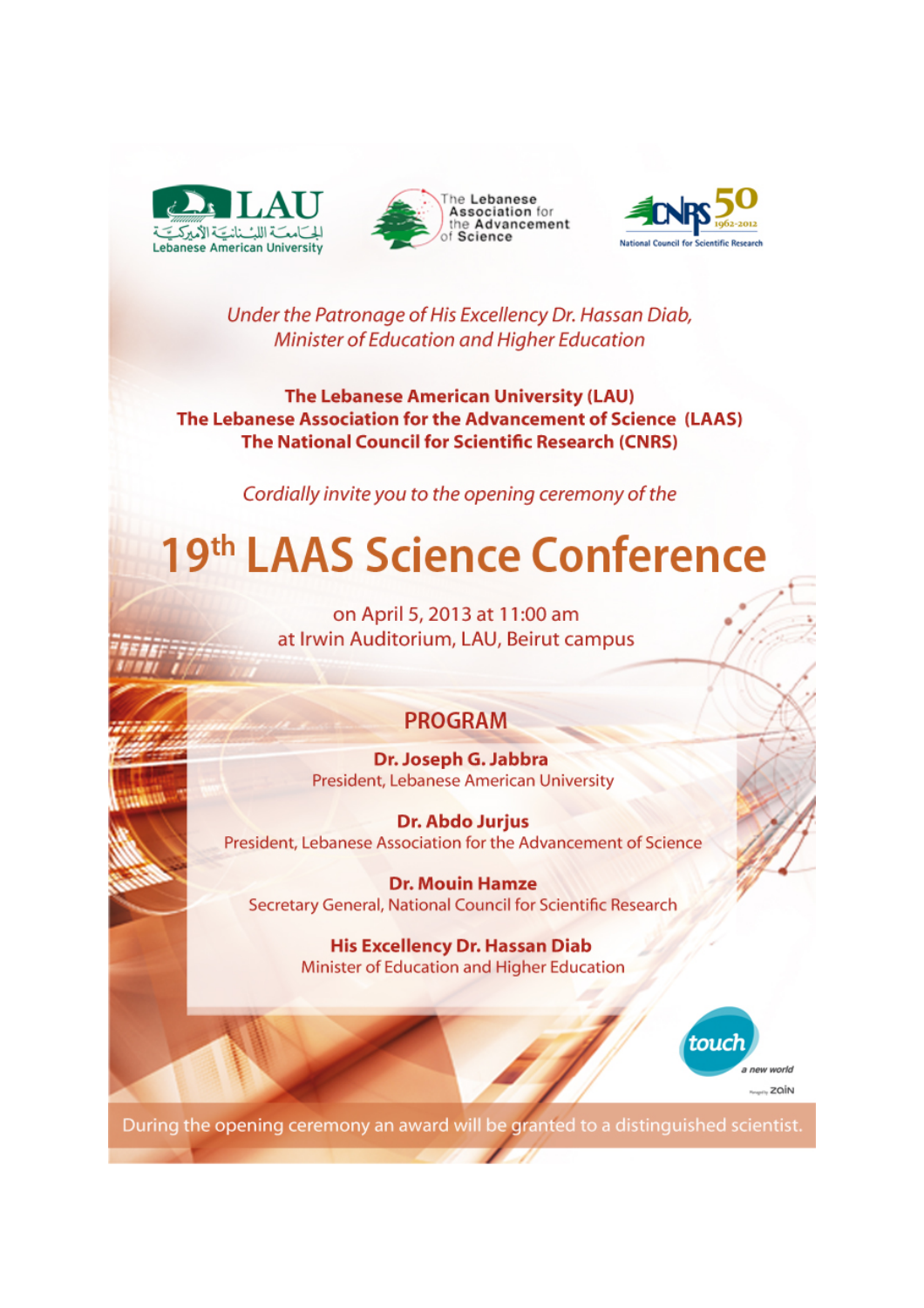





## 19<sup>th</sup> LAAS International Science Conference

## **FRIDAY, APRIL 5**

|               |                                                                    | <b>Lebanese American University</b>                           |           |  |  |  |  |
|---------------|--------------------------------------------------------------------|---------------------------------------------------------------|-----------|--|--|--|--|
|               | LAU-Irwin-Auditorium                                               | <b>LAU-BB903</b>                                              | LAU-BB904 |  |  |  |  |
| $8:30$ am     |                                                                    | <b>Registration opens, Business Bldg BB904</b>                |           |  |  |  |  |
| $9:00-11:00$  | Engineering & Telecom I<br>Bio, Med, Health I<br>Food, Env, Agri I |                                                               |           |  |  |  |  |
| $9:00-11:00$  | POSTERs: Bio, Engg, Agri, Env, Food, (LAU-Business Building lobby) |                                                               |           |  |  |  |  |
| 11:00-12:00   | <b>Opening Session, LAU-Irwin-Auditorium</b>                       |                                                               |           |  |  |  |  |
| 12:00-1:00 pm |                                                                    | Panel on "Arab-EU Research Cooperation", LAU-Irwin-Auditorium |           |  |  |  |  |

## **FRIDAY, APRIL 5**

|                  |                                                        | <b>Crowne Plaza Hotel</b> |           |  |  |  |
|------------------|--------------------------------------------------------|---------------------------|-----------|--|--|--|
|                  | Room 1                                                 | Room 2                    | Room 3    |  |  |  |
| $1:15 - 2:30$ pm |                                                        | Lunch                     |           |  |  |  |
| $2:30 - 3:30$    | Panel on "Research, science policy, and impact"        |                           |           |  |  |  |
| $3:30 - 4:00$    | Coffee Break                                           |                           |           |  |  |  |
| $4:00 - 5:00$    | Bio, Med, Health II<br>Economics<br>Food, Env, Agri II |                           |           |  |  |  |
| $5:00 - 6:30$    | Bio, Med, Health III                                   | Engineering & Telecom II  | Education |  |  |  |

## **SATURDAY, APRIL 6**

|                   |                                                       | <b>Crowne Plaza Hotel</b>                        |                     |  |  |
|-------------------|-------------------------------------------------------|--------------------------------------------------|---------------------|--|--|
|                   | Room 1                                                | Room 2                                           | Room 3              |  |  |
| $9:00 - 10:00$ am |                                                       | Keynote                                          |                     |  |  |
| $10:00 - 11:00$   | Bio, Med, Health IV                                   | Social Science                                   | Food, Env, Agri III |  |  |
| $10:00 - 12:00$   |                                                       | POSTERs: Medical Sc, Health, Pharmacy, Social Sc |                     |  |  |
| $11:00 - 11:30$   |                                                       | Coffee Break                                     |                     |  |  |
| $11:30 - 1:00$    | Bio, Med, Health V                                    | Pharmacy I                                       | Chemistry I         |  |  |
| $1:00 - 2:00$ pm  |                                                       | Lunch                                            |                     |  |  |
| $2:00 - 4:00$     | <b>POSTERs:</b> Computer Sc, Math, Chemistry, Physics |                                                  |                     |  |  |
| $2:00 - 4:00$     | Bio, Med, Health VI                                   | Computer Sc & Math                               | Chemistry II        |  |  |
| $4:00 - 4:30$     |                                                       | Coffee Break                                     |                     |  |  |
| $4:30 - 6:15$     | Bio, Med, Health VII                                  | <b>Physics</b>                                   | Chemistry III       |  |  |

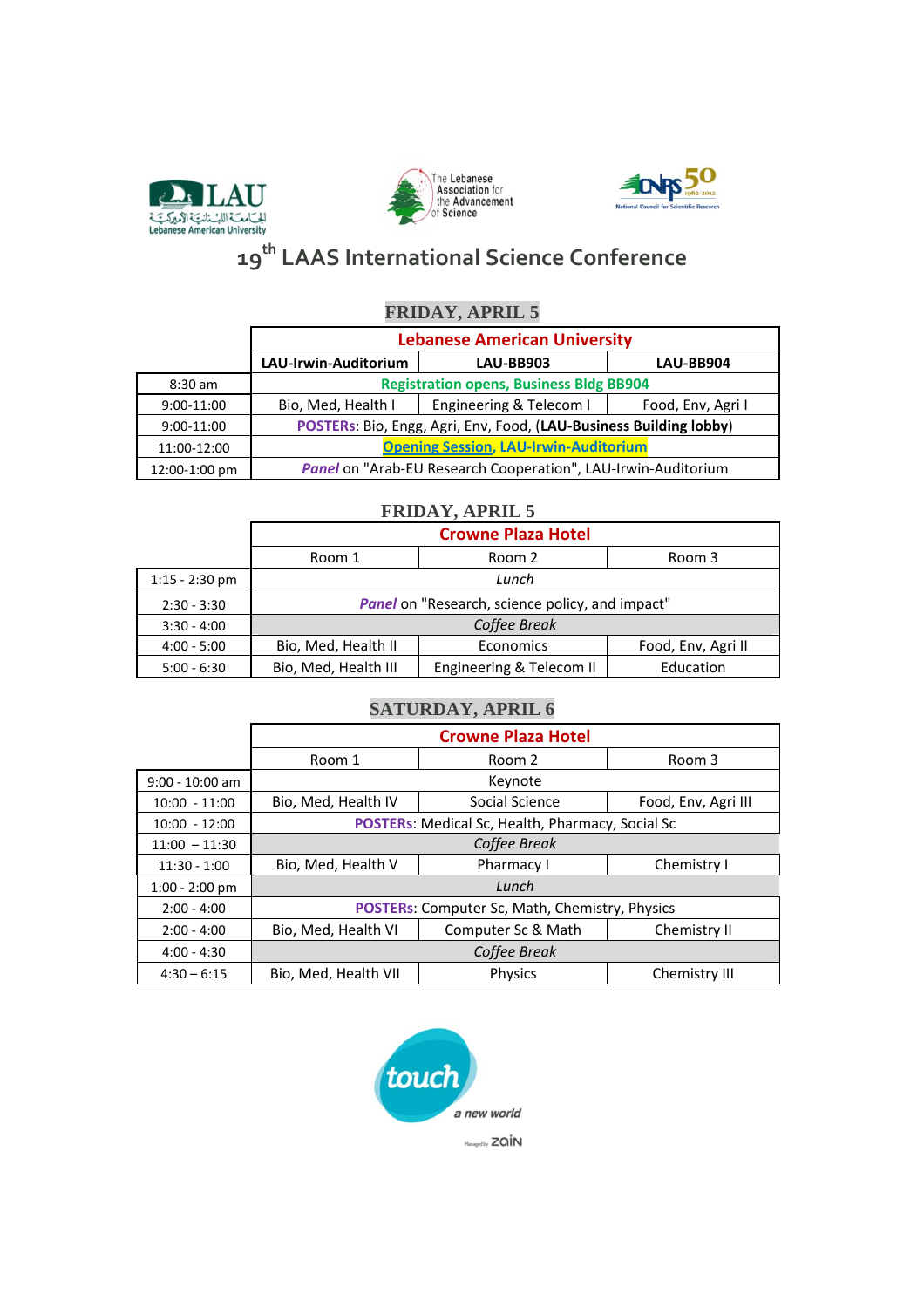





## 19<sup>th</sup> LAAS International Science Conference **PROGRAM of Oral Presentations**

# FRIDAY, APRIL 5, Lebanese American University

8.30 apr. Porietration appre Pusiness RIde RR004

|                                                   | LAU BB904            | Antimicrobial activity and chemical composition of the<br>essential oil of Daucuscarota subsp. maximus growing<br>wild in Lebanon | M. Khoury, M. El Beyrouthy, N. Ouaini, D. Stien | Chemical composition and insecticidal properties of | essential oils of four Lamiaceae plants growing wild in<br>Lebanon against Rhynchophorusferrugineus | M. Termos, N. Nemer, N. Arnold-Apostolides, M.<br>Bevrouthy | Antimicrobial activity and chemical composition of the   | essential oil of Origanumsyriacum L. from Lebanon and | comparison with its major components       | S. Chedraoui, M.Al Hafi, L. Hanna Wakim, N. Amold- | Apostolides, M. El Beyrouthy | The occurrence of burrowing nematodes on banana in    | lebanon and their control using plant extracts and       | S.K. Ibrahim, L.Ibrahim, I.Choueiry                | Status of Heavy Metals in Water and Bed Sediments of | Al-Ghadir River, Mount Lebanon                                  | A. Mcheik, M.Fakih, N. Bousserrhine, J.Toufaily, | E.Garnier-Zarli, T. Hamieh | Sea water chlorophyll-a extraction using Landsat ETM+ | satellite image and Artificial Neural Network | Mohamad Awad, Nijad Kabbara | Dynamique des stocks de carbonedans les sols:          | identification des usages et des pratiquesatténuant les | effets du changement climatique en region méridionale |
|---------------------------------------------------|----------------------|-----------------------------------------------------------------------------------------------------------------------------------|-------------------------------------------------|-----------------------------------------------------|-----------------------------------------------------------------------------------------------------|-------------------------------------------------------------|----------------------------------------------------------|-------------------------------------------------------|--------------------------------------------|----------------------------------------------------|------------------------------|-------------------------------------------------------|----------------------------------------------------------|----------------------------------------------------|------------------------------------------------------|-----------------------------------------------------------------|--------------------------------------------------|----------------------------|-------------------------------------------------------|-----------------------------------------------|-----------------------------|--------------------------------------------------------|---------------------------------------------------------|-------------------------------------------------------|
| 8:30 ami: Registration opens, business bidg bby04 | LAU BB903            | New method of multiple model estimation using belief<br>G. Nasserddine<br>function theory                                         |                                                 | Pumped-Storage Hydro Electricity System             | Y.Zaatar, J.Al Souhail, and A. Assi                                                                 |                                                             | Emission Tomography using a Regularized Image            | Reconstruction Technique for high density elements    | L. Hamawi, W. Hassan, S.Barre, S. Legoupil |                                                    |                              | Advanced Abdomen Development for Crash Test           | Devices                                                  | A. Hage-Diab                                       | NanotexturedSilicon for Biomedical Applications      | M.Hajj-Hassan                                                   |                                                  |                            | Modeling ITS Communication in High Mobility           | Scenarios                                     | H.Abdallah, W. Itani        | 3D modeling of bond-slip relationship between concrete | and reinforcement by ABAQUS                             | C.A. Issa, O.Y. El Masri                              |
|                                                   | LAU Irwin-Auditorium | Functional epistatic interaction between rs6046G>A in<br>blood<br>F7 and rs5355C>T in SELE modifies systolic l<br>pressure levels | S. El Shamieh                                   | Antimicrobial Potential of Lebanese Cedar Extract   | Against Human Pathogens and Food Spoilage<br>Microorganisms                                         | Olama, Z.; Hanafy, H. and Ghanem, S.                        | Lon protease quality control of presecretory proteins in | Escherichia coli and its dependence on the SecB and   | DnaJ (Hsp40) chaperones                    | S.Sakr, A.Cirinesi, R.Ullers, F. Schwager, C.      | Georgopoulos and P. Genevaux | The anti-proliferative and pro-apoptotic mechanism of | action of kefir and its effect on the motility of breast | N.El-Khoury, S.El-Hayek, El-Sibai M. and R. Sandra | The effect of IL-6 on ox-LDL induced immune          | thy $\ldots$<br>modulation in atherosclerotic patients and heal | N.Kaddour; S.Bazzi, ; M.Karam,                   |                            | The Effect of StarD13 on Colorectal Cancer            | Proliferation and Invasion                    | A.Nasrallah; M.El-Sibai     | Proteomic Approach forS. aureusTyping                  | D.Awad, S.Tokajian, and B.Wex                           |                                                       |
|                                                   | Time                 | $9:00 - 11:00$<br>E                                                                                                               |                                                 |                                                     |                                                                                                     |                                                             |                                                          |                                                       |                                            |                                                    |                              |                                                       |                                                          |                                                    |                                                      |                                                                 |                                                  |                            |                                                       |                                               |                             |                                                        |                                                         |                                                       |

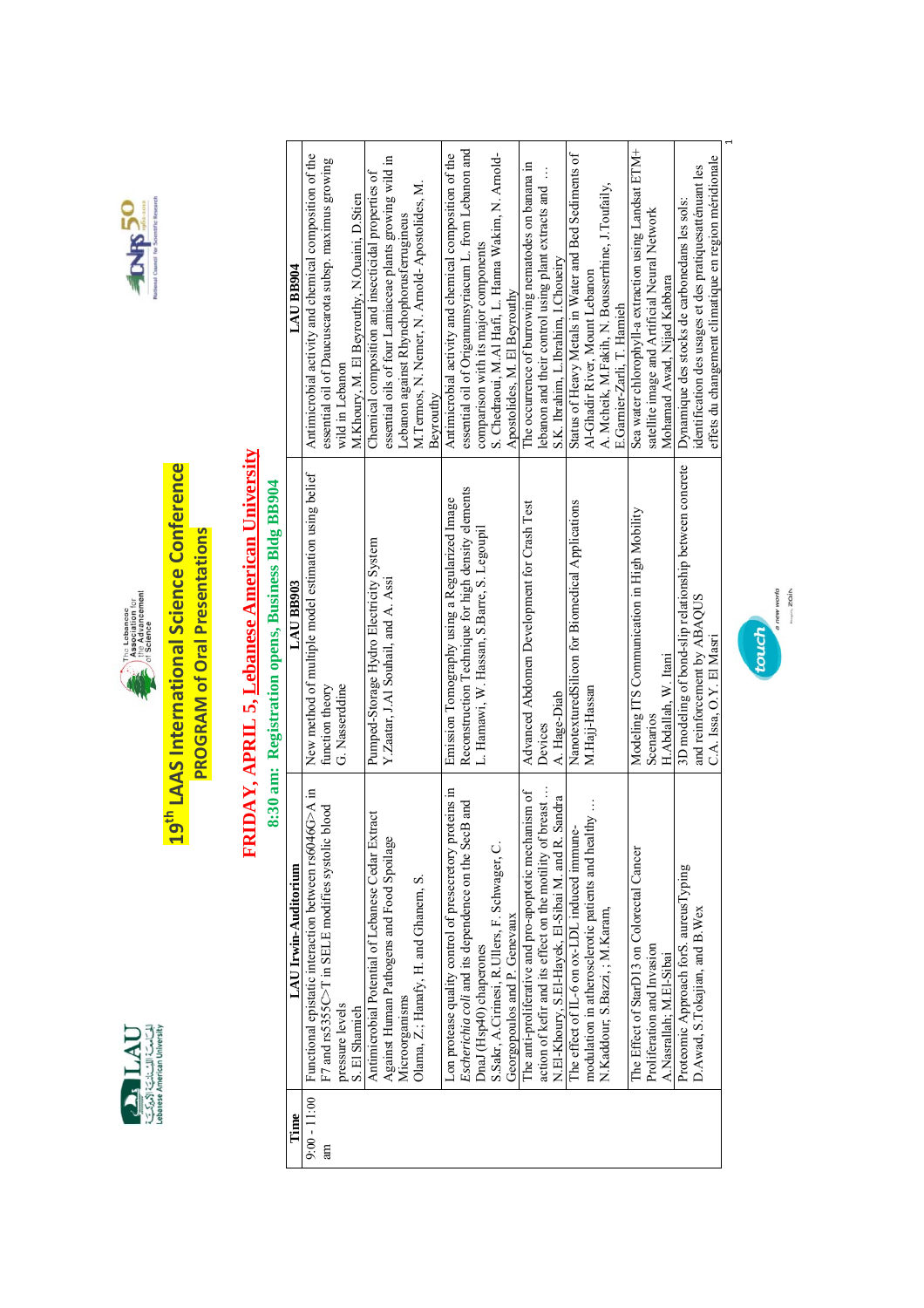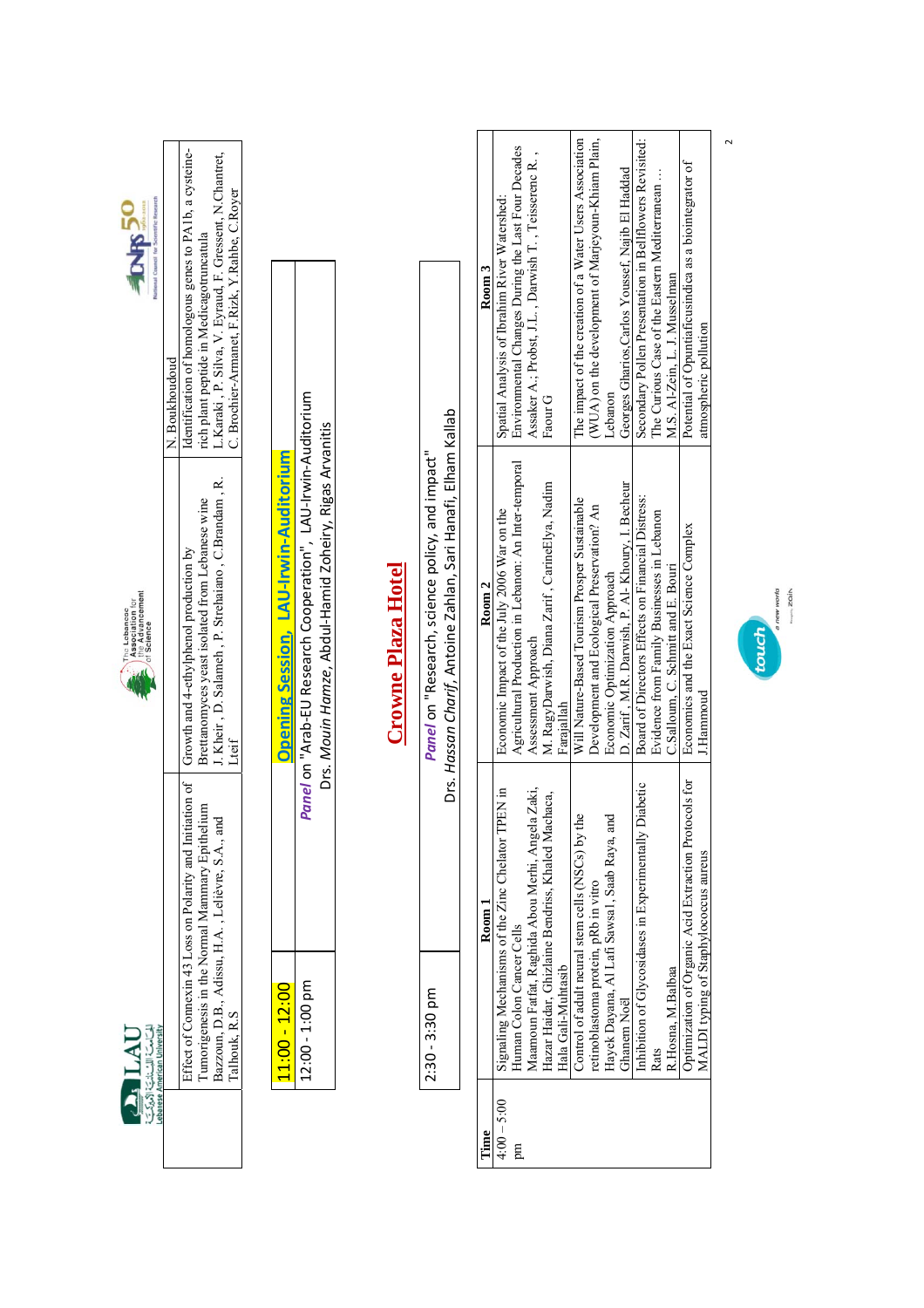



|               | Lebanese American University                                                      |                                                        |                                                         |
|---------------|-----------------------------------------------------------------------------------|--------------------------------------------------------|---------------------------------------------------------|
|               | H.El Hajj;Tokajian, Sima; B.Wex                                                   |                                                        | E.El Hayek; B.Lartiges; A.El Samrani; V.Kazpard         |
|               |                                                                                   |                                                        |                                                         |
| Time          | Room 1                                                                            | Room 2                                                 | $_{\rm Room3}$                                          |
| $5:00 - 6:30$ | The effects of the exposition to Captan, a fungicide, on                          | A Robust Binaural Sound Source Localization Approach   | LanguageFrames, Cognition and Behaviour                 |
| m             | mammalian slow-twitch skeletal muscle                                             | K. Youssef, S.Argentieri and J. Zarader                | H.Al-Khatib                                             |
|               | W.Ramadan, W. Darwich, H. Khachfe, H. Akhdar,<br>M.Kobeissi, V.Bach, W. H. Joumaa |                                                        |                                                         |
|               | Identification and Characterization of Novel Anticancer                           | An Evacuation Strategy during Disasters: Application   | Investigating Difficulties Faced By Grade 1 To 6        |
|               | Sesquiterpene Lactones Isolated from the Indigenous                               | for Greater Beirut Area                                | Students While Learning GeometryBased on the            |
|               | Middle Eastern PlantAchillea falcata                                              | C.El Khoury, R.Ghizzawi, R. Harfouche, J.El Khoury,    | Lebanese Curriculum's Objectives and Content            |
|               | R.Tohme, L.El-Aaraj, H. Muhtasib, T.Ghaddar, N.A.                                 | J. Arnaout                                             | A.Minas Keuroghlian                                     |
|               | Saliba and N.Darwiche                                                             |                                                        |                                                         |
|               | Enumeration of Picocyanobacteria in the Sargasso Sea                              | Numerical analysis of stability of a rock mass in      | Facebook© as an Educational Tool in University          |
|               | (USA) and a Freshwater Ecosystem (Annaya, Lebanon)                                | lebanon under seismic conditions                       | Science Courses: The Case of Ecology at the Lebanese    |
|               | Using Quantitative Real-Time PCR Based on hcpGene                                 | M.Abdallah, I.Shahrour & F.Hage Chehade                | American University                                     |
|               | S. Mehanna, G. Bullerjahn, and B. Wex                                             |                                                        | A. H. Jammoul, M. Billah M. Fayad, M.S. Al-Zein         |
|               | An Investigation into the effects of Glucosinolates and                           | Faisabilité de la mesure de champs par                 | Gender, Language and Science: Myth or Methodology?      |
|               | their degradation products on human colorecta                                     | stéréocorrélationd'imagesenconditionsrestrictives.     | D. Dakakni                                              |
|               | adenocarcinoma cells                                                              | Application aux vibrations de pièces minces en Usinage |                                                         |
|               | A.Janbein, O.Itani & J. Attieh                                                    | Grande Vitesse.                                        |                                                         |
|               |                                                                                   | T.Wehbe, L.Arnaud, G.Dessein                           |                                                         |
|               | The Role of Claudins in the Increase in                                           | Developing a Didactic Single/Three Phase Motor         | A Study of the Alignment between the Lebanese           |
|               | $Caco-2$<br>ParacellularPermeabilityInduced by TNF a in                           | Controller using Thyristors                            | Secondary-Level National Math Exams for the             |
|               | Cells                                                                             | B.Nehme, H.Serhan                                      | Literature and Humanities Track and the Reformed        |
|               | E.El-Darzi, O.Itani                                                               |                                                        | Math Curriculum                                         |
|               |                                                                                   |                                                        | I. Osta, L. Sleiman                                     |
|               | Gallotamin induces senescence and DNA damage in                                   |                                                        | Etudeexploratoire des conceptions épistémologiques des  |
|               | colon cancer cell lines                                                           |                                                        | enseignantsuniversitaires de sciences, d'uneFaculté de  |
|               | R. Halabi, R. Abou Merhi, M. Ocker, H. Gali-Muhtasib                              |                                                        | science Libanaise et francophone, concernant la science |
|               |                                                                                   |                                                        | et son enseignement                                     |
|               |                                                                                   |                                                        | R.El Khoury .S.Boujaoude . F.El Hage                    |



 $\mathfrak{m}$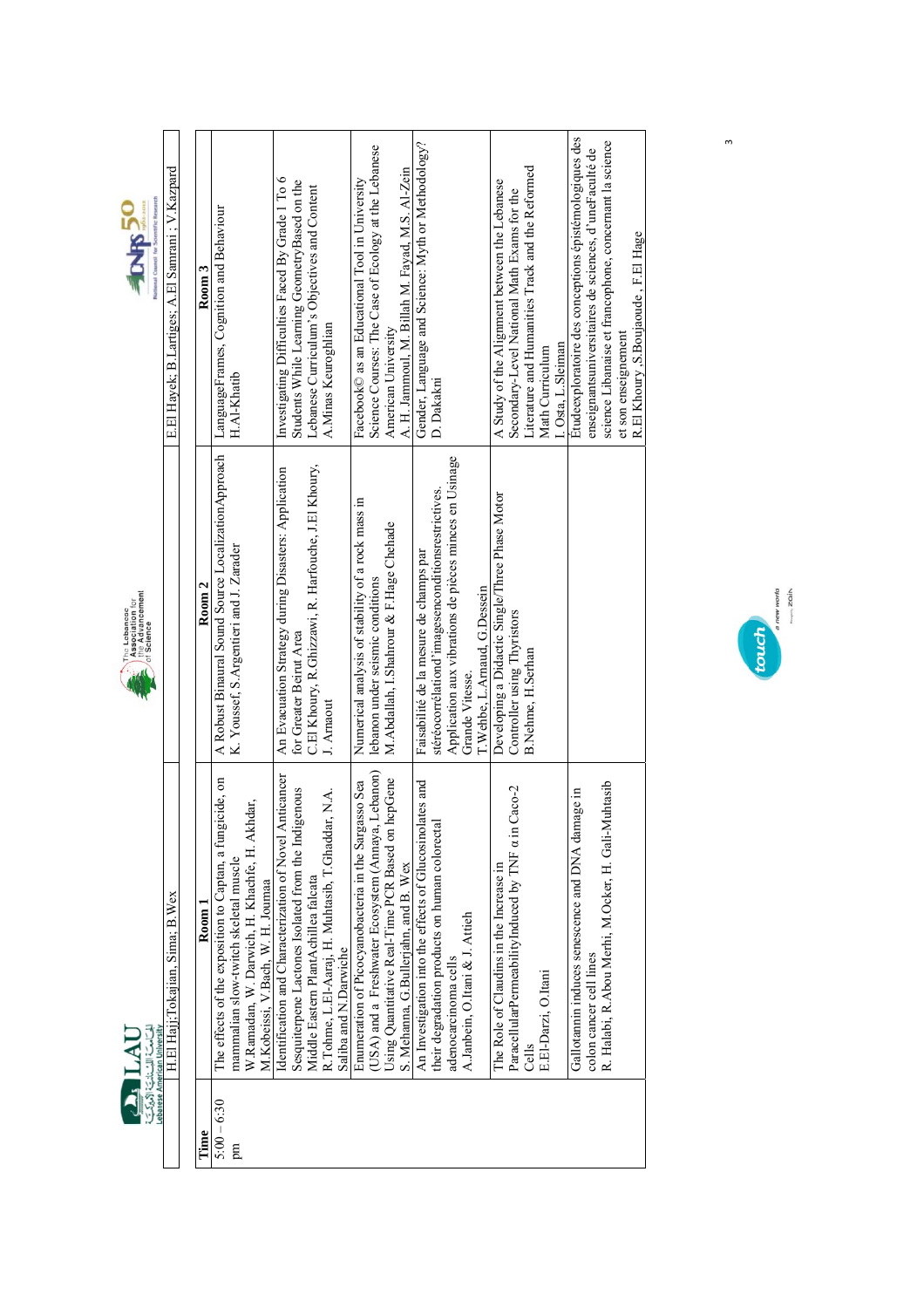





## Saturday, April 6, Crowne Plaza Hotel

| Time            | $_{\rm Room1}$                                                                                                    | Room <sub>2</sub>                                                                                                                                   | Room <sub>3</sub>                                                                                           |
|-----------------|-------------------------------------------------------------------------------------------------------------------|-----------------------------------------------------------------------------------------------------------------------------------------------------|-------------------------------------------------------------------------------------------------------------|
|                 |                                                                                                                   |                                                                                                                                                     |                                                                                                             |
| $9:00 - 10:00$  |                                                                                                                   | Keynote presentations                                                                                                                               |                                                                                                             |
| Я               | Prof. Angelo Leone: Inflammation                                                                                  | <b>Prof. Francesco Cappello:</b> Molecular chaperones and Chaperonopathies: The involvement of Hsp60 in organ homeostasis and mechanisms of disease |                                                                                                             |
| $10:00 - 11:00$ | Molecular Typing of Candida albicans Isolates from                                                                | The Collective Approach to Culture                                                                                                                  | Impact of agricultural practices on water resources. A                                                      |
| am              | ebanese Hospitals in Correlation to: Phenotypic                                                                   | E.Jammal                                                                                                                                            | case study of ten potato fields in the central Bekaa                                                        |
|                 | Identification, Epidemiology, Antifungal Resistance                                                               |                                                                                                                                                     | Valley, Lebanon.                                                                                            |
|                 | Bitar, S. Tokajian, R. Khalaf                                                                                     |                                                                                                                                                     | C.DAOUa and R.ABDOb                                                                                         |
|                 | $\overline{a}$<br>Caractérisation de biomarqueurs d'exposition                                                    | Emergence of Business Team Leaders: Virtual Groups                                                                                                  | Assessment of Metal Concentration in Lebanese                                                               |
|                 | benzo(a) pyrène par spectrométrie de masse                                                                        | in MENA                                                                                                                                             | Marketed Canned Food                                                                                        |
|                 | quantitative                                                                                                      | C. Akhras                                                                                                                                           | S.Ibrahim Korfali and W.Abou Hamdan                                                                         |
|                 | ner, R.<br>M. Ibrahim, L. Kuhn, P. Hammann, Z. Dagh<br>Chahine, E. Leize                                          |                                                                                                                                                     |                                                                                                             |
|                 | ROS-<br>DCQ is a hypoxia-activated drug that induces                                                              | Toward a New Strategy for Business and IT Alignment                                                                                                 | Study of complex coacervation between                                                                       |
|                 |                                                                                                                   |                                                                                                                                                     |                                                                                                             |
|                 | $\overline{M}$ .<br>mediated apoptosis and reduces breast cancer<br>K.Ghattass, S.El-Sitt, K.Zibara, S. Rayes, M. | G.Abboudeh, P. E. Abi-Char                                                                                                                          | Barbar, R., Neim, S, El-Hajj, J., Yahchouchi, N., Hosri,<br>protein/polysaccharides systems: conditions for |
|                 | Haddadin, M.El-Sabban and H. Gali-Muhtasib                                                                        |                                                                                                                                                     | C, Ouaini, N                                                                                                |
|                 | Cloning And Purification Assays Of The Human                                                                      | Characteristics of Process Reengineering Evolutionary                                                                                               | Molecular Gastronomy in Lebanon                                                                             |
|                 | BP): An<br>Recombinant Stem Loop Binding Protein (SI                                                              | Models: Theory and Related Research                                                                                                                 | Barbar, R.a, Barakat, A.M.a, Wakim. L. a, This, H                                                           |
|                 | Essential Protein Regulating Histone mRNA                                                                         | <b>B.Hussein</b>                                                                                                                                    |                                                                                                             |
|                 | M.Abd el Baki, M. Al-Sayed, Hala Chamieh                                                                          |                                                                                                                                                     |                                                                                                             |
|                 |                                                                                                                   |                                                                                                                                                     | A cafeteria diet worsens alimentary obesity and its                                                         |
|                 |                                                                                                                   |                                                                                                                                                     | metabolic consequences in mice                                                                              |
|                 |                                                                                                                   |                                                                                                                                                     | N.Zeeni N,C. Dagher-Hamalian, W.H. Faour                                                                    |
|                 |                                                                                                                   |                                                                                                                                                     |                                                                                                             |
| Time            | Room 1                                                                                                            | Room <sub>2</sub>                                                                                                                                   | Room 3                                                                                                      |
| $11:30 - 1:00$  | Molecular mechanisms of hypertension-induced                                                                      | Preparation and Characterization of liposomes                                                                                                       | Mg-based Hydrides for Energy Storage                                                                        |
|                 | smooth<br>hypertrophy and leptin expression in vascular                                                           | encapsulating eugenol by the ethanol injection method                                                                                               | A.F. Al Alam, S.F. Matar, N. Ouaïni                                                                         |
|                 | muscle                                                                                                            | C.Sebaaly, M. Sherry, N. Khreich, A. Jraij,                                                                                                         |                                                                                                             |
|                 | N. Soudani; C. Ghantous; Z. Farhat; M. Harb; A.                                                                   | C.Charcosset, H.Greige-Gerges                                                                                                                       |                                                                                                             |
|                 | Harb; S. Jabak; L. Dib; A. Zeidan                                                                                 |                                                                                                                                                     |                                                                                                             |



 $\overline{a}$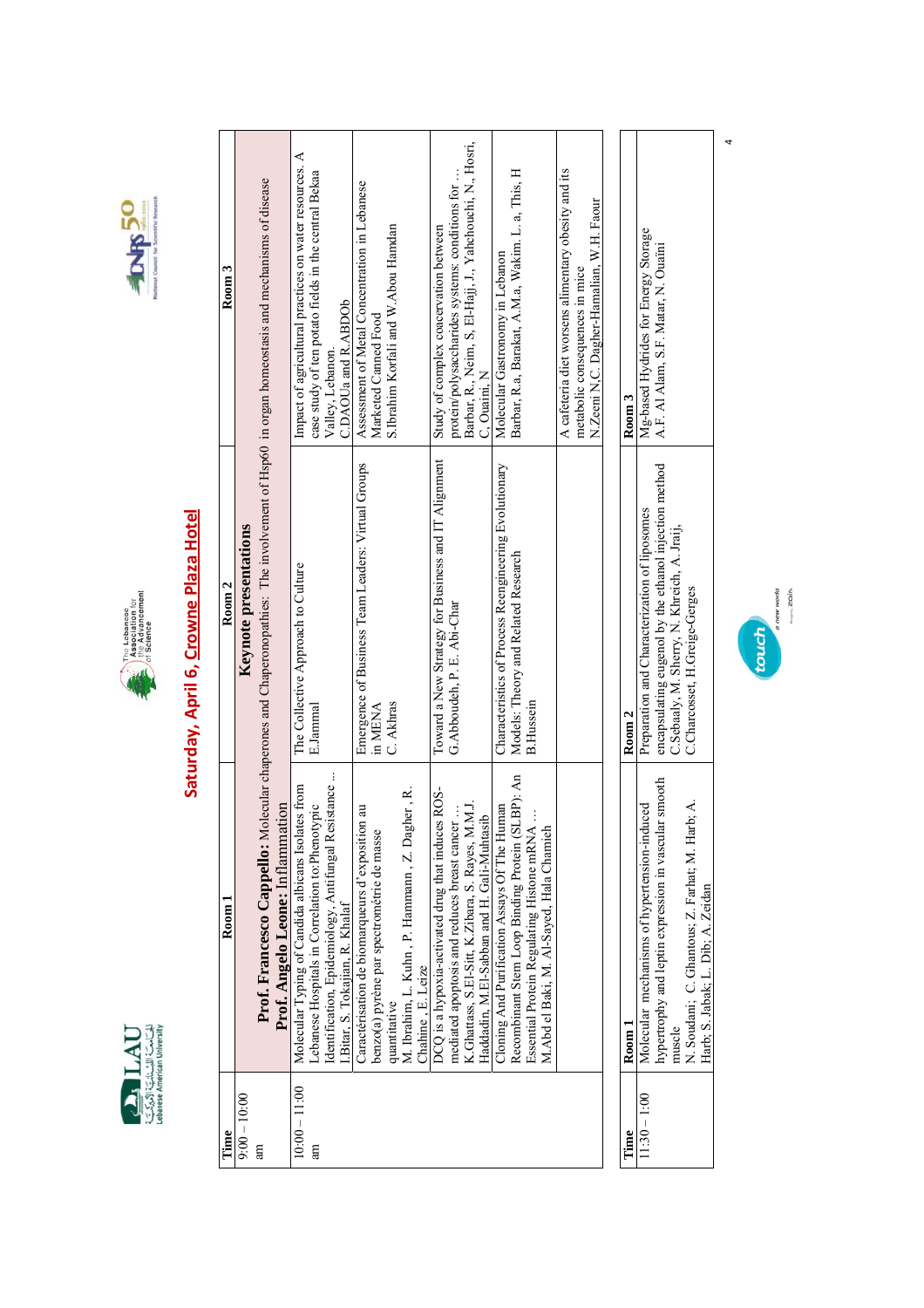



|                  | Lebanese American University                            |                                                            |                                                        |
|------------------|---------------------------------------------------------|------------------------------------------------------------|--------------------------------------------------------|
|                  | Serine protease homologs are central regulators of      | Polysaccharides of different species of brown and red      | Receptor mediated transcytosis for enhancement of      |
|                  | complement activation in the malaria vector             | algae growing on the Lebanese coast: Isolation,            | tumor penetration by drug loaded nanoparticles         |
|                  | Yassine H1, Povelones M, Kamareddine L,                 | structural features with antioxidant, anticoagulant &.     | M. H. El-Dakdouki;a E. Puré;bX.Huang                   |
|                  | Christophides GK and Osta MA                            | C. Sebaaly, N. Karaki and H. Kanaan                        |                                                        |
|                  | The Effect of Thymoquinone on the Antitumor and         | BerberisLebanoticaextractinduces apoptosis by a cox-       | Removal of Chromate and Phosphate Anions Using         |
|                  | Proapoptotic Activity of Topotecan in Human             | 2dependent mechanism                                       | Polypyrrole Polymer                                    |
|                  | Colorectal Cancer Cell                                  | S. Diab, R. Azar, F. Osseily, A. Saab, B. Liagre, M. Diab- | D. Al Khalili, H.H. Hammud and I.I. Abbas              |
|                  | R.Khalife, S. Risk, R. Fakhoury                         | Assat                                                      |                                                        |
|                  | Glucagon-Like-Peptide Receptor and Insulin Receptor     | Cyclooxygenase Inhibition Partly Mediates the Anti-        | Synthesis & biological evaluation of pyrimidine-based  |
|                  | with<br>Signaling upon Treatment of Diabetic Rats       | inflammatory Properties of Few Lebanese Medicinal          | nucleosides for diabetic nephropathy                   |
|                  | Insulin, Exendin-4 or Selenium                          | Plants                                                     | A. Koubeissi, N.Chaaban, R.Hajjar, A.Eid and           |
|                  | S.Abo-Najem, M. Sabban, G.Barakat, M. E. Moustafa       | L.El Hajj, C.Karam, M.Mroueh, C.Daher, W.Faour             | K.Bouhadir                                             |
|                  | Effects of Selenium, Exendin-4, and insulin             | eIF4E/4E-BP Ratio during Colorectal Carcinogenesis         | Comparative Analysis of Lead and Cadmium Levels in     |
|                  | onselenoproteins expression in the liver of diabetic    | Abou-Khouzam Raefa, Habib Khaled, Bitar Nizar,             | Various Brands of Canned and Processed Meat            |
|                  | rats                                                    | Karam Walid, Dia-Assaf Mona, Azar Rania                    | Products in Lebanon                                    |
|                  | L. El Khatib, G. Barakat, M. Sabban, M.E. Moustafa      |                                                            | P.J. Obeid, C.Saliba, M.Younis, S.Aouad, J. El-Nakat   |
|                  | Sensitivity of Human Acute Myeloid Leukemia Cells       | The Antioxidant Properties of Some Herbal Infusions in     | Removal of malachite green dye from water using bio-   |
|                  | to Human Recombinant Arginase I (Co)-PEG5000            | the Lebanese Market                                        | char prepared by hydrothermalcarbonization of pine     |
|                  | [HuArgI (Co)-PEG5000]-Induced Arginine Depletion        | Sassine J, Mroueh M, Daher CF                              | needles                                                |
|                  | R.Tanios, A. Bekdash, E.Kassab, E.Stone, <sup>1</sup>   |                                                            | A.Shmait                                               |
|                  | Georgiou, A.Frankel3, R.Abi-Habib                       |                                                            |                                                        |
|                  |                                                         |                                                            |                                                        |
| Time             | $_{\rm Room}$ 1                                         | Room 2                                                     | $_{\rm Room3}$                                         |
| $2:00 - 4:00$ pm | Study of the functions and the intracellular traffic of | Multi-Version Program Analysis of Refactoring              | Targeted Functional Nanomaterialsfor Advanced          |
|                  | Sodium Iodide Symporter (NIS) in non-thyroid            | Transformations                                            | Biomedicine: Detection and Molecular Imaging of        |
|                  | cancers.                                                | Y. Hassoun                                                 | K. Boubbou, M. El-Dakdouki, M. Kamat, R. Huang, b G.S. |

| Room 1                                                                            | Room 2                                        | Room 3                                                 |
|-----------------------------------------------------------------------------------|-----------------------------------------------|--------------------------------------------------------|
| traffic of<br>$-4.00$ pm $\parallel$ Study of the functions and the intracellular | Multi-Version Program Analysis of Refactoring | Targeted Functional Nanomaterialsfor Advanced          |
| Sodium Iodide Symporter (NIS) in non-thyroid                                      | Transformations                               | Biomedicine: Detection and Molecular Imaging of        |
| cancers.                                                                          | Y. Hassoun                                    | K. Boubbou, M. El-Dakdouki, M. Kamat, R. Huang, b G.S. |
| M. Bou Nader, C. Lacoste and J.Faivre                                             |                                               | Abela, M.Kiupel, D. Zhu, and X.Huang                   |
| Disease<br>Hyponchondriasis: A Disease of Imagined l                              | Curriculum Based Course Timetabling           | Chemokine C Receptor 7 (CCR7): New players (NFAT,      |
| A Cognitive Conceptualization                                                     | H. Jazzar, N. Mansour                         | SP1, miR-21) regulating its expression in mature       |
| M.Nawfal MD, MS                                                                   |                                               | dendritic cells                                        |
|                                                                                   |                                               | C. Al Akoum, H. Fayyad-Kazan, H. Hachem, B. Badran     |
| The relation between maternal serum leptin levels and                             | A Biologicaly Inspired Tuning Algorithm for   | Molecular Cloning, Characterization and Genetic and    |
| gestational weight gain, hypertensive disorders of                                | Multivariable Genetic-Fuzzy Systems           | Epigenetic Regulation of the Human IL-21 Promoter      |
| pregnancy, gestational diabetes and postpartum                                    | I. Kouatli                                    | H. El-Said, H. Fayyad-Kazan, F. Layalb, E. Hamade, H.  |
| G.M. El-Kassas, F. AF. El-Sahn, S.A. Nossier                                      |                                               | Nader, B. Badran                                       |
|                                                                                   |                                               |                                                        |



 $\mathsf{L}$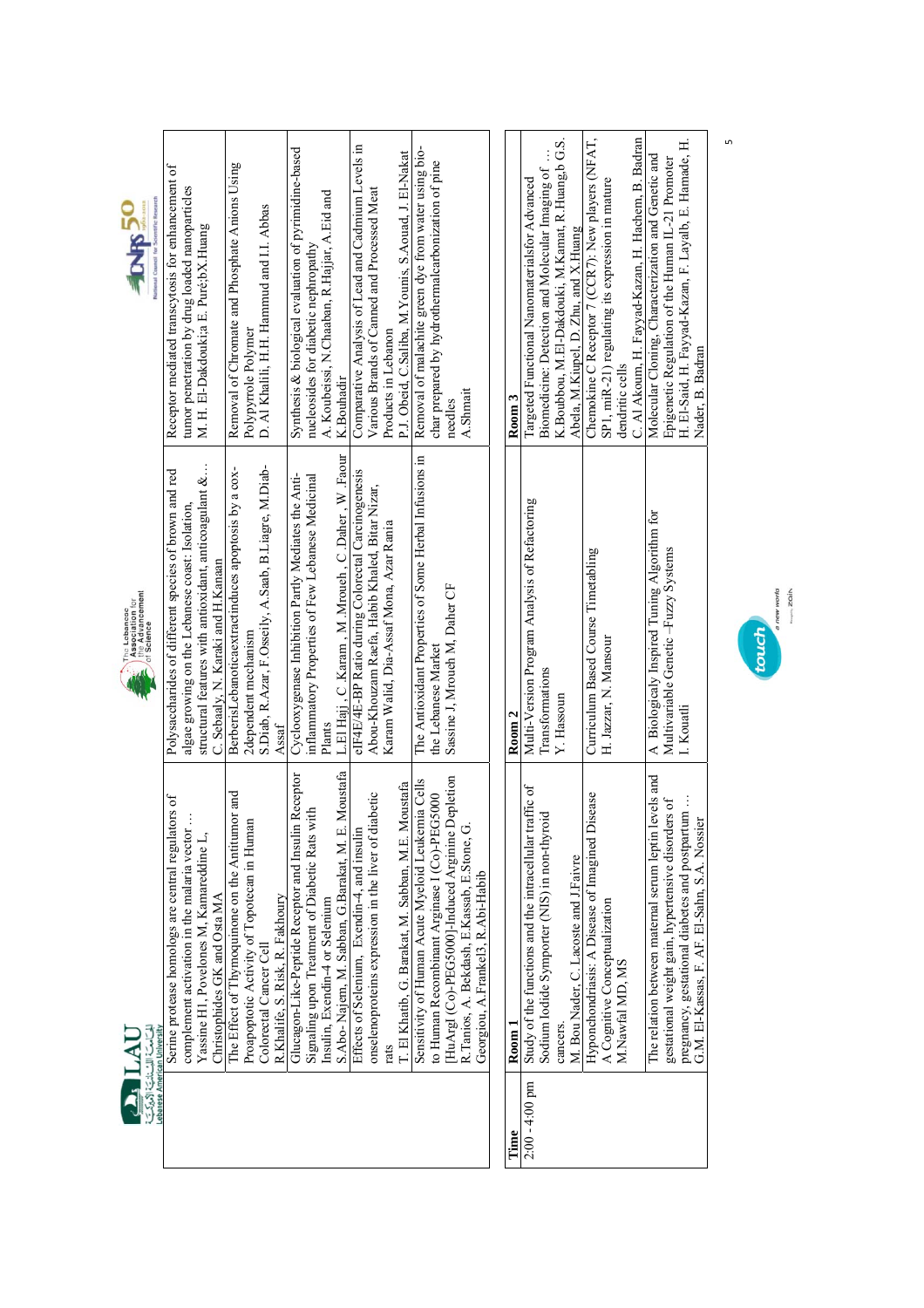



| Lebanese American University                            |                                                     |                                                           |
|---------------------------------------------------------|-----------------------------------------------------|-----------------------------------------------------------|
| ts in the<br>Smoking Patterns among University Student  | Optimal Dimension Resolution in Latent Semantic     | Applying homogenous catalysis to the synthesis of         |
| Rural BekaaProvince of Lebanon                          | Indexing                                            | peptidmimetics                                            |
| N.Farhat, W.Abou Yassin and S.El Khatib                 | F.Yamout, I. Moghrabi                               | J.Aridi, R.Garland, J.Illesinghe, B.Van lierop, E.Teoh,   |
|                                                         |                                                     | A.J Robinson                                              |
| End Stage Renal Disease is Not Associated with a        | Test For Primality by the Generalized Fibonacci and | Studying the aromatic profile of the must and wine        |
| Higher Likelihood of Hypercoagulable Disorders          | Lucas Sequences                                     | Syrah in function of geographic origin of the grapes      |
| F.El Chaer, C.Bedran, EK. Peden, MG.Davies,             | I.H. Kaddoura and S.Abdul-Nabi                      | S. Azzi-Achkouty1, N. Estephan1, N. Ouaini1, D. N.        |
| AB.Lumsden, EJ.Arbid, JJ Naoum                          |                                                     | Rutledge2                                                 |
| La protéine Core du Virus de l'Hépatite C               | A Probabilistic Version of the Tits Alternative     | Separation of $Bi(III)$ from $Cu(II)$ by $XAD-1180$ resin |
| n et<br>diminuel'expression de la phosphatase SHIP      | R.Aoun                                              | containing                                                |
| conduit à la perte de la polaritécellulaire.            |                                                     | N.Belkhouche*, N.Benyahia                                 |
| A.Awad, S.Sar, R.Barré, C.Cariven, M.Marin, J.P.        |                                                     |                                                           |
| Salles, C.Erneux, D.Samuel et A.Diagne                  |                                                     |                                                           |
| Mutant Prevention Pharmacodynamic Parameters of         | Estimating the distance to the Cube through the     | Effects of Different Surfactants on Indomethacin          |
| Carbapenems against Clinical Isolates of                | restrictedinvertibilityprinciple                    | Microspheres                                              |
| Dahdouh E., Shoucair SH., Daoud Z                       | P.Youssef                                           | T. Maarawi, D. Moussa, R. Kassab, P. Yammine              |
| Effect of serial subcultivation on the ability of human | A Posteriori Analysis Of Iterative Algorithm For    | Investigation of the Inhibiting Effect of Urea and        |
| adipose derived-stem cells to proliferate and           | Nonlinear Problems                                  | Thiourea on the Corrosion of Mild Steel in Acidic         |
| W.Shebaby, J. A. Di Battista, E. Hamade, F.Saad,        | C.Bernardi, J.Dakroub, G.Mansour, T.Sayah           | Solutions.                                                |
| E.Abdalla and W.H. Faour                                |                                                     | H.T. Rahal, A.M. Abdel-Gaber, G.Younes                    |
|                                                         |                                                     |                                                           |

| Ц              | Room 1                                              | Room 2                                                                                         | koom 3                                                |
|----------------|-----------------------------------------------------|------------------------------------------------------------------------------------------------|-------------------------------------------------------|
| $4:30-6:15$ pm | A new and simple method to isolate human adipose    | Theoretical studies of a diatomic florid of alkaline-earth   Copper Adsorption onto NaXZeolite |                                                       |
|                | derived stem cells of mesenchymal origin            | compound                                                                                       | Zeinab Ezzeddine, , Isabelle Batonneau-Gener, Hussein |
|                | W. Shebaby, J. A. Di Battista, E.Hamade, F.Saad,    | F. Jardali and M. El Korek                                                                     | Hamad, Yannick Pouilloux, Zeinab Saad, Veronique      |
|                | E.Abdalla and W. H. Faour                           |                                                                                                | Kazpard                                               |
|                | Incovering the role of tau proteins in microtubule  | Ab initio calculations and rovibrational studies of the                                        | Removal of Malachite Green Dye from Aqueous           |
|                | reorganization in podocytes                         | calcium                                                                                        | Solution by Cobalt Phenanthroline Nanostructure       |
|                | M. Asmar, M. Abboud, K. Braysh, A. Eid, W. Faour    | halides diatomic molecules                                                                     | H.Hammud, N.Noubani, B.Hamaoui                        |
|                |                                                     | H.Jawhari and M.Korek                                                                          |                                                       |
|                | Detection and Analysis of Multi Drug Resistant Gram | Prospects of Laser cooling in the Yttrium-Nitride                                              | Water Analysis of Persistent Organic Pesticides by    |
|                | Negative Bacilli in the Waste Water of a General    | Molecule from Relativistic Ab-initio Calculations                                              | SPE-GC/MS in South Lebanon                            |
|                | Hospital in Beirut                                  | A. Farhat, M. Korek, Miguel A. L. Marques, S. N.                                               | L. Youssef, G. Younes, A. Kouzayha and F. Jaber       |
|                | K.Kfoury, R. Abdel-Massih, E.Salem, Z.Daoud         | Abdul-al                                                                                       |                                                       |
|                |                                                     |                                                                                                |                                                       |



 $\circ$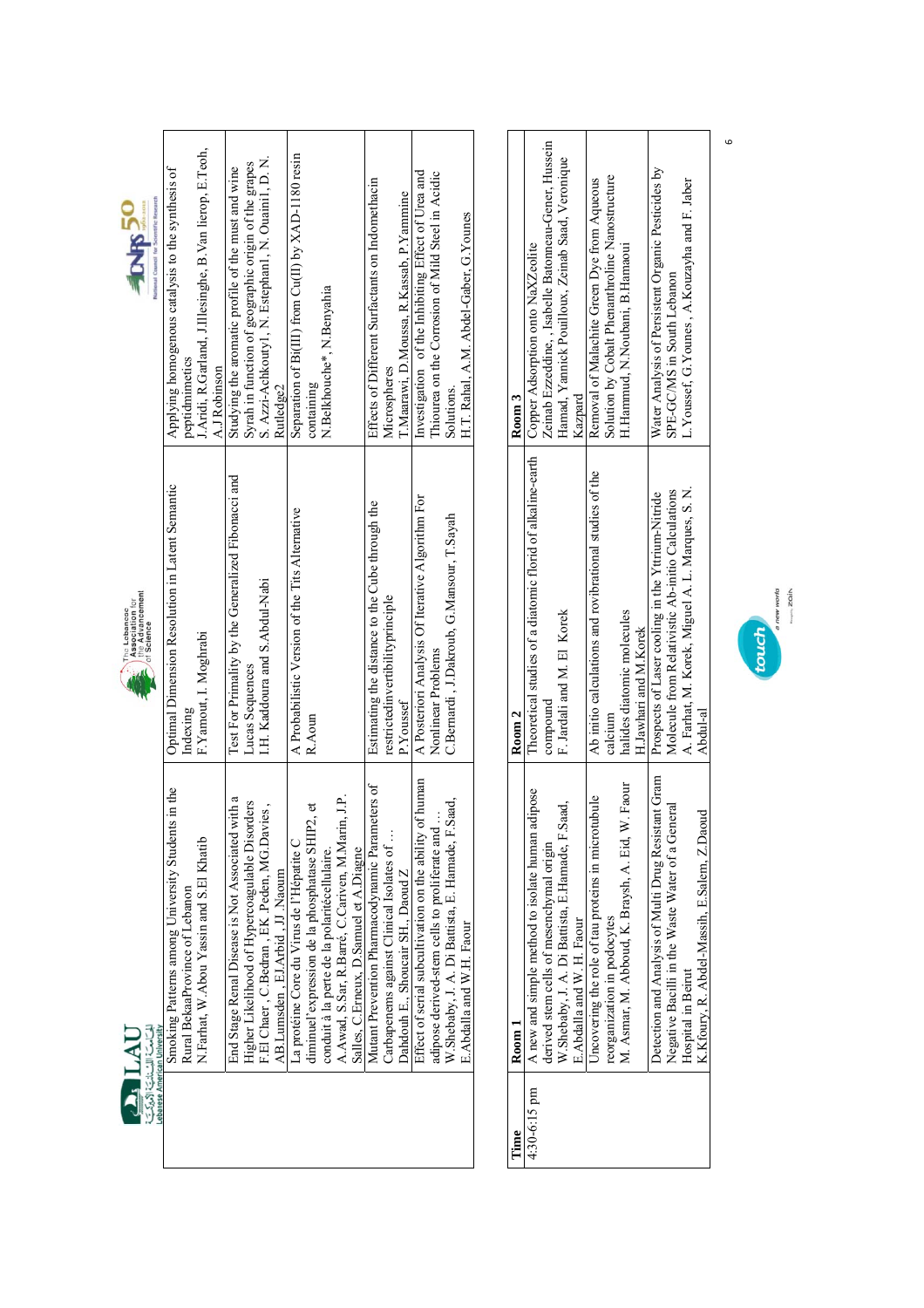



| Mercury's Exosphere: MESSENGER and ground-based<br>A new analytical method to calibrate well-type NaI (Tl)<br>McClintock, R. J.Vervack, Jr., D. Potter, A. Sprague<br>Exploring the Potential Energy Surfaces of Biological<br>Theoretical calculation with rovibrational study of a<br>Molecules Using Population Transfer Spectroscopy<br>S.Mahmoud, M.Bechelany, P.Miele and M.Korek<br>C.Seaiby, A.Svendsen, J. A.Stearns and T.Rizzo<br>N. Mouawad, R. M. Killen, M. Burger, W. E.<br>M. Sabsabi, T. Ibrahim, M. Abbas<br>and HPGe detectors<br>metal nitrate<br>data.<br>Abbas | National Council for Scientific Research |                                                       |                                                      |                                              |                                               |                                          |                                                    |                                                    |                        |                                                          |                                                       |                                                  |                                                         |  |
|--------------------------------------------------------------------------------------------------------------------------------------------------------------------------------------------------------------------------------------------------------------------------------------------------------------------------------------------------------------------------------------------------------------------------------------------------------------------------------------------------------------------------------------------------------------------------------------|------------------------------------------|-------------------------------------------------------|------------------------------------------------------|----------------------------------------------|-----------------------------------------------|------------------------------------------|----------------------------------------------------|----------------------------------------------------|------------------------|----------------------------------------------------------|-------------------------------------------------------|--------------------------------------------------|---------------------------------------------------------|--|
|                                                                                                                                                                                                                                                                                                                                                                                                                                                                                                                                                                                      |                                          |                                                       |                                                      |                                              |                                               |                                          |                                                    |                                                    |                        |                                                          |                                                       |                                                  |                                                         |  |
| Lebanese American University<br>G.Hilal<br>うろうこう                                                                                                                                                                                                                                                                                                                                                                                                                                                                                                                                     |                                          | Surveys of patient dose and image quality in selected | hospitals for establishing a dose reference level in | diagnostic radiology examinations in Lebanon | L. El-Nachef, Y. I. Assafiri, O. El-Samad, M. | Molecular Epidemiology of ESBL-producing | Escherichia coli and Klebsiellapneumoniae in North | Salem, SE, La Ragione, RM, Cottell, A, Ritchie, J, | $\operatorname{DaudZ}$ | Effets des inhibiteurs de la télomérase sur l'expression | de l'alphafœtoprotéine et sur le pouvoir métastatique | des cellules C3A du carcinome hépatocellulaire : | R. Tahtouh, A. Azzi, N. Alaaeddine, L. Wardi, R. Serhal |  |



 $\overline{a}$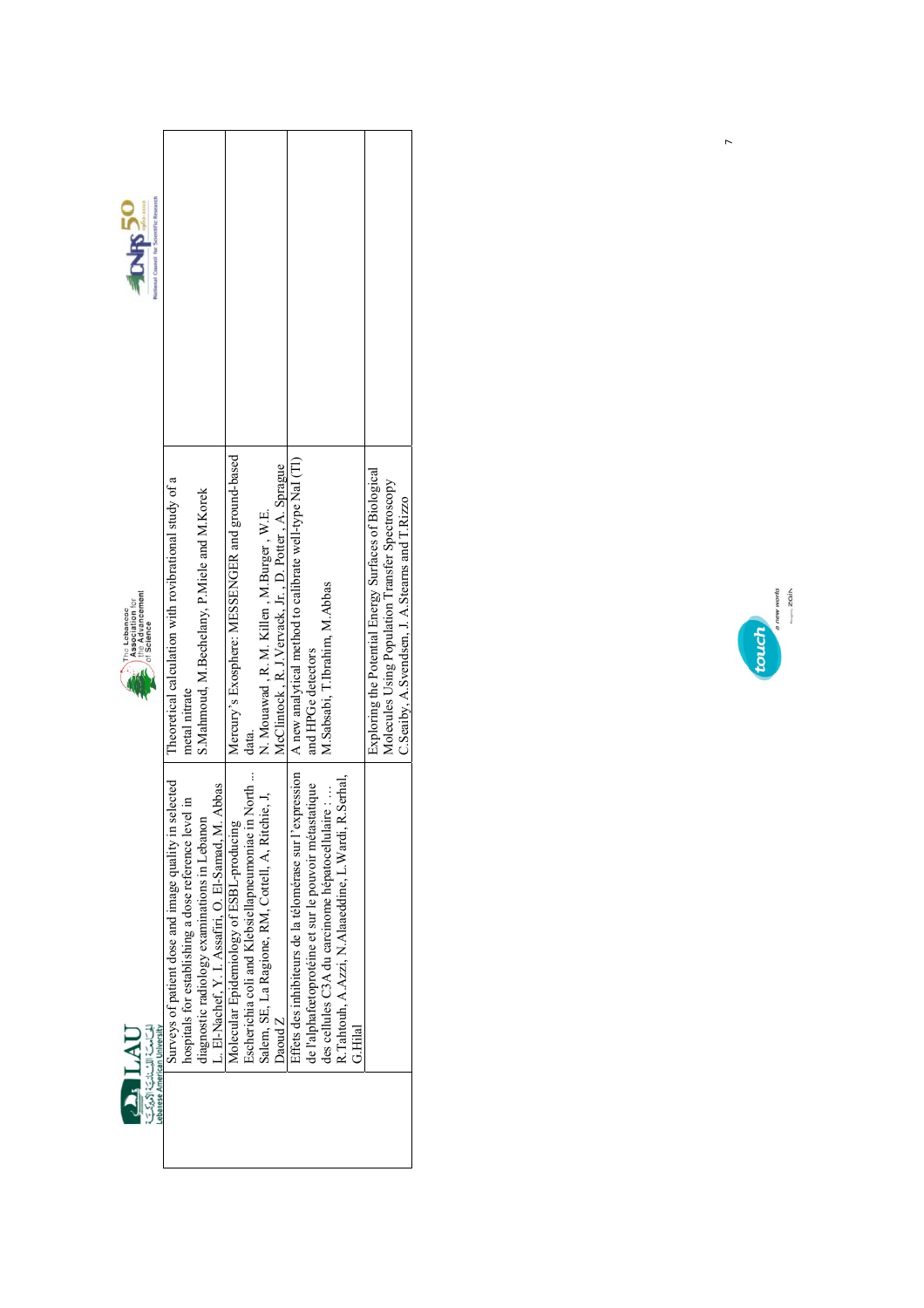





## 19<sup>th</sup> LAAS International Science Conference **POSTERS**

## April 5, 9:00 a.m. - 11:00 a.m.

## Lebanese American University, Business Building Lobby

|                | Keratin degradation by bacteria                                                                | The Effect of Ethanol on Paracellular Permeability                                                  |
|----------------|------------------------------------------------------------------------------------------------|-----------------------------------------------------------------------------------------------------|
| <b>Biology</b> | Olama, Z.; Yusef, H. and Fayad, L.                                                             | and Claudin Expression in Caco-2 Cells during the                                                   |
|                |                                                                                                | Course of Differentiation                                                                           |
|                |                                                                                                | Elias Assaf, Omar Itani                                                                             |
|                | Production of pigments by bacteria                                                             | Epidemiological Typing & Characterization of                                                        |
|                | Shatila, F.; Holeil, H. and Yusef, H                                                           | Streptococcuspyogenes in Lebanon                                                                    |
|                |                                                                                                | Karaky, Nathalie & Tokajian, Sima                                                                   |
|                | Antioxidant activities of flower extracts and                                                  | Influence of whey protein isolates hydration state                                                  |
|                | essential oils of Carthamus tinctorius and Borago                                              | and denaturation on acid gel formation                                                              |
|                | officinalis                                                                                    | Marie Céleste Karam, Claire Gaiani, Chadi Hosri,                                                    |
|                | Nidhal Salem, Wissal Dhifi, Kamel Msaada, Ferid                                                | Raza Hussain, Jennifer Burgain, Reine Barbar, Joel                                                  |
|                | Limam, Marc El Beyrouthy and Brahim Marzouk                                                    | Scher                                                                                               |
|                | NMDA receptor activation increases PDE4A/B                                                     | Time and Thyroid hormone Coordination of Cell                                                       |
|                | activity due to a PKA-dependent phosphorylation                                                | Differentiation DuringChondrogenesis of                                                             |
|                | of PDE4A5 and PDE4B1/3 in rat primary cortical<br>cultures; PKG keeps PDE4A5 activity elevated | Forelimbs of Tadpoles of Ranaridibunda Frogs<br>Kourani, Kawthar and Moussad, Essam El Din          |
|                | under control conditions                                                                       |                                                                                                     |
|                | Hassan S. Hajjhussein, S. W. Bahouth, George                                                   |                                                                                                     |
|                | Baillie, Miles Houslay, and James M. O'Donnell                                                 |                                                                                                     |
|                | Effect of a Candida albicans cell wall protein                                                 | Characterization of the ubiquitin ligase activity of                                                |
|                | mutation on yeast phagocytosis by mammalian                                                    | human Upf1: the central effector of Nonsense                                                        |
|                | macrophages                                                                                    | mediated mRNA decay                                                                                 |
|                | Lakis Emile, Khalaf Roy, El-Sibai Mirvat                                                       | K. Ayoub, M.T. Saliba, M. Al-Sayed, H. Chamieh                                                      |
|                | Micropalaeontological investigation of the                                                     | Effect of DaucusCarota major compound on                                                            |
|                | Mdairej Formation or "Falaise de Blanche"                                                      | malignancy as well as metastasis in a screen of                                                     |
|                | Sibelle Maksoud, Bruno Granier and Dany Azar                                                   | cancer cell lines                                                                                   |
|                |                                                                                                | Najm Paul; Mroueh Mohammad, Daher                                                                   |
|                |                                                                                                | Costantine and El-Sibai Mirvat                                                                      |
|                | Cetoniidae (Coleoptera) of Lebanon                                                             | Effect of Nigella Sativa Oil Treatment on                                                           |
|                | Youmna Salame, Raymond Geze, Dany Azar                                                         | ArylSulfatases A and B in Streptozotocin-induced                                                    |
|                |                                                                                                | <b>Diabetic Rats</b>                                                                                |
|                |                                                                                                | Rima Samarji and Mahmoud Balbaa                                                                     |
|                | The Regulation of RhoA by StarD13 in Focal                                                     | Effect of DaucusCarota fractions on cancer cell                                                     |
|                | Adhesions is Essential for Astrocytoma Cell                                                    | malignancy and metastasis                                                                           |
|                | Motility                                                                                       | Zgheib Perla; Mroueh Mohammad, Daher                                                                |
|                | Khalil Bassem, Bechara A.Saykali, Mirvat El-Sibai                                              | Costantine and El-Sibai Mirvat                                                                      |
|                | Over-expression of Connexin 43 induces partial                                                 | The Antioxidant Effects of Wild Carrot Oil                                                          |
|                | Mesenchymal-Epithelial Transition in breast                                                    | Fractions.                                                                                          |
|                | cancer cells.                                                                                  | Shebaby W, Daher CF, El-Sibai M, Smith KB, Karam<br>MC, Daher JC, Jeha M, Mansour A, Mawla S, Taleb |
|                | Elia T. El Habrea, Marwan E. El-Sabbanb and<br>Rabih S. Talhouka                               | R, Diab-Assaf M., Mroueh M                                                                          |
|                | Role of the retinoblastoma protein, pRb, in the                                                | Effect of Anthrax Toxin on Rho GTPases and Cell                                                     |
|                | development of the olfactory system                                                            | Motility                                                                                            |
|                | Jaafar Carine, Al Lafi Sawsan, Ghanem Noël                                                     | S. Al-Dimassi, R. Abi Habib, M. El-Sibai                                                            |
|                |                                                                                                |                                                                                                     |
|                |                                                                                                | $\mathbf{1}$                                                                                        |

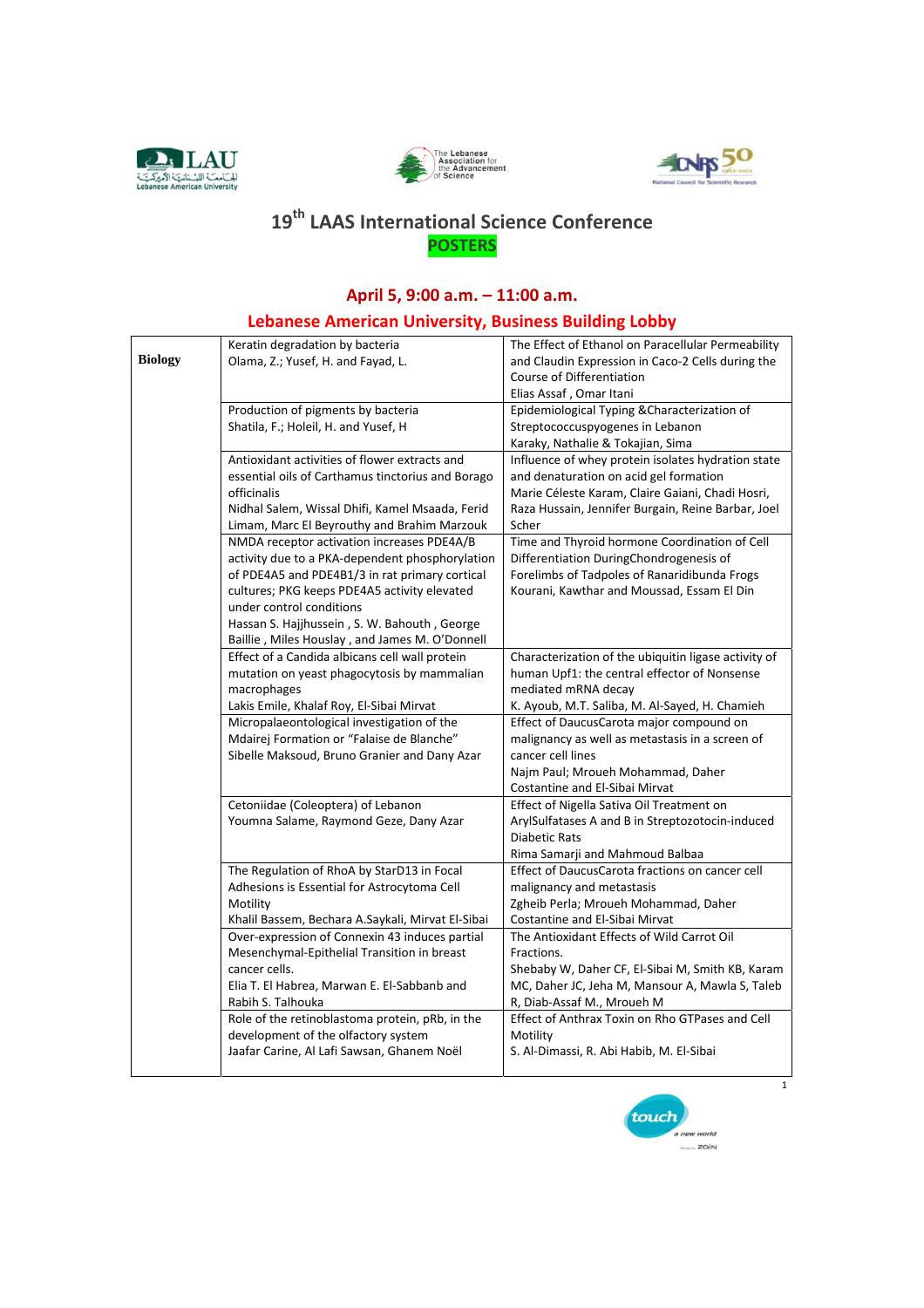





|                    | Nanoparticle Encapsulation of Thymoquinone<br><b>Enhances its Anticancer Potential</b><br>Isabelle Fakhoury, Kamal Bou Hadir, Walid Saad,<br>Hala Muhtasib                                                                                                                                           | <b>Community Associated Methicillin-Resistant</b><br>Staphylococcus aureus Clonal Complex 80 Type IV<br>(CC80-MRSA-IV): The Middle Eastern Clone!<br>Houda H. Harastani and Sima T. Tokajian                            |
|--------------------|------------------------------------------------------------------------------------------------------------------------------------------------------------------------------------------------------------------------------------------------------------------------------------------------------|-------------------------------------------------------------------------------------------------------------------------------------------------------------------------------------------------------------------------|
|                    | Sea Cucumber Extracts Selectively Inhibit The<br>Proliferation Of Normal Rodent Mammary Cells<br>and Partially Revert The Tumor Phenotype Of<br><b>Breast Cancer Cells.</b><br>Kareh Mike, Al-Ghadban Sarah, Nahas Rana, Al-<br>Araj Lamis3, Saliba Najat, El-Sabban Marwan,<br><b>Talhouk Rabih</b> | Studying the role of Rho GTPases in the radiation<br>resistance of stem-like cancer cells in<br>neuroblastoma<br>El-Hassan Marwa, Thamara Abou-Antoun and<br>Mirvat El-Sibai                                            |
|                    | Comparing the Anticancer Properties and<br>Sesquiterpene Lactones Profilein Wild versus<br>Cultivated Achillea falcata<br>Rita Tohme, Lamis El-Aaraj, Hala Muhtasib,<br>Salma N. Talhouk,<br>Nadine Darwiche, and Najat A. Saliba                                                                    | A Comparative Study of the Antiproliferative<br>Effect of Kohlrabi and Green Cabbage on<br><b>Colorectal Cancer Cell Lines</b><br>Valia Zarzour, Omayr Tarras, Sandra Rizk                                              |
|                    | Fragile sites and Cancer: Molecular Mapping of<br>aphidicolin-induced hotspots of breakages at the<br>common fragile site FRA11D<br>Khalil, Cynthia, El Achkar, Eliane                                                                                                                               | Protective effect of saffron extract against<br>oxidative damage induced by doxorubicin<br>compared to electrolysis in isolated rabbit heart<br>N. Chahine, J. Hanna, H.Makhlouf, L.Duca,<br>L.Martiny, R. Chahine      |
|                    | Validity of Serum Surfactant Protein D as a Lung-<br>Specific Biomarker in Monitoring Asthma,<br>Chronic Obstructive Pulmonary Disease and<br>Chronic<br>R. Jounblat, M Waked, Z. Akiki, P. Salameh, H.<br>Tayoun, I. Tornøe, G.L. Sørensen, S. Chamat                                               | Design, hemisynthesis and biological evaluation of<br>ferutinin analogs as potent agents for breast<br>cancer therapy<br>Rémi Safia, Evelyne Delfourneb, George Hilal,<br>Youssef Diaba, Mona Diab Assafa, Fadia Najjar |
|                    |                                                                                                                                                                                                                                                                                                      |                                                                                                                                                                                                                         |
| <b>Engineering</b> | Urban Planning and General Directory Plans Case<br>Study: Baalbeck City<br>M. Abboud*; J. Haidar; A.H. Machlab                                                                                                                                                                                       | A Throughput Simulation of Port of Beirut<br>Samar Hallab, Caline El Khoury, Jean-Paul Arnaout                                                                                                                          |
|                    | An Evaluation of Pavement Roughness Effects on<br>Vehicle Acceleration and Fuel Consumption<br>Ahmad Ghaddar, Makram Daou, John El Khoury,<br>Barbar Akle                                                                                                                                            | Detectionof Preterm Deliveries using EHG<br>signal. Proposition of a New Parameters Selection<br>Method.<br>Dima Alamedine1, 2, Mohamad Khalil2, Catherine<br>Marque                                                    |
|                    | A Hybrid Image Despeckling Technique Based on<br>Wavelets and Adaptive Kuan Filter<br>Adib Akl, Charles Yaacoub                                                                                                                                                                                      | Study of two steganography methods and their<br>enhancement by using chaotic sequences<br>D. Battikh, S. El Assad, B. Bakhache, O. Deforges,<br>M. Khalil                                                               |
|                    | Three Dimenional Numerical Modelling Of Piles<br>Group Under Seismic Loadingin Frictionalsoil:<br><b>Inclination Effect</b><br>Fadi Hage Chehade, Marwan Sadek and Douaa<br>Bachir                                                                                                                   |                                                                                                                                                                                                                         |
|                    |                                                                                                                                                                                                                                                                                                      |                                                                                                                                                                                                                         |
|                    |                                                                                                                                                                                                                                                                                                      |                                                                                                                                                                                                                         |

|                     | Contribution to the in vitro and in            | SOME MEDICINAL & AROMATIC PLANTS FROM |
|---------------------|------------------------------------------------|---------------------------------------|
| Agriculture;        | vivopropagation of Origanumsyriacum and        | LEBANON                               |
| <b>Environment:</b> | Origanumehrenbergiigrowing wild in Lebanon     | Rabia Wahid Sfeir                     |
| Food                | Gilbert Elian, Marc El Beyrouthy, Chantal Abou |                                       |
|                     | Jaoudeh, Lamis Chalak                          |                                       |

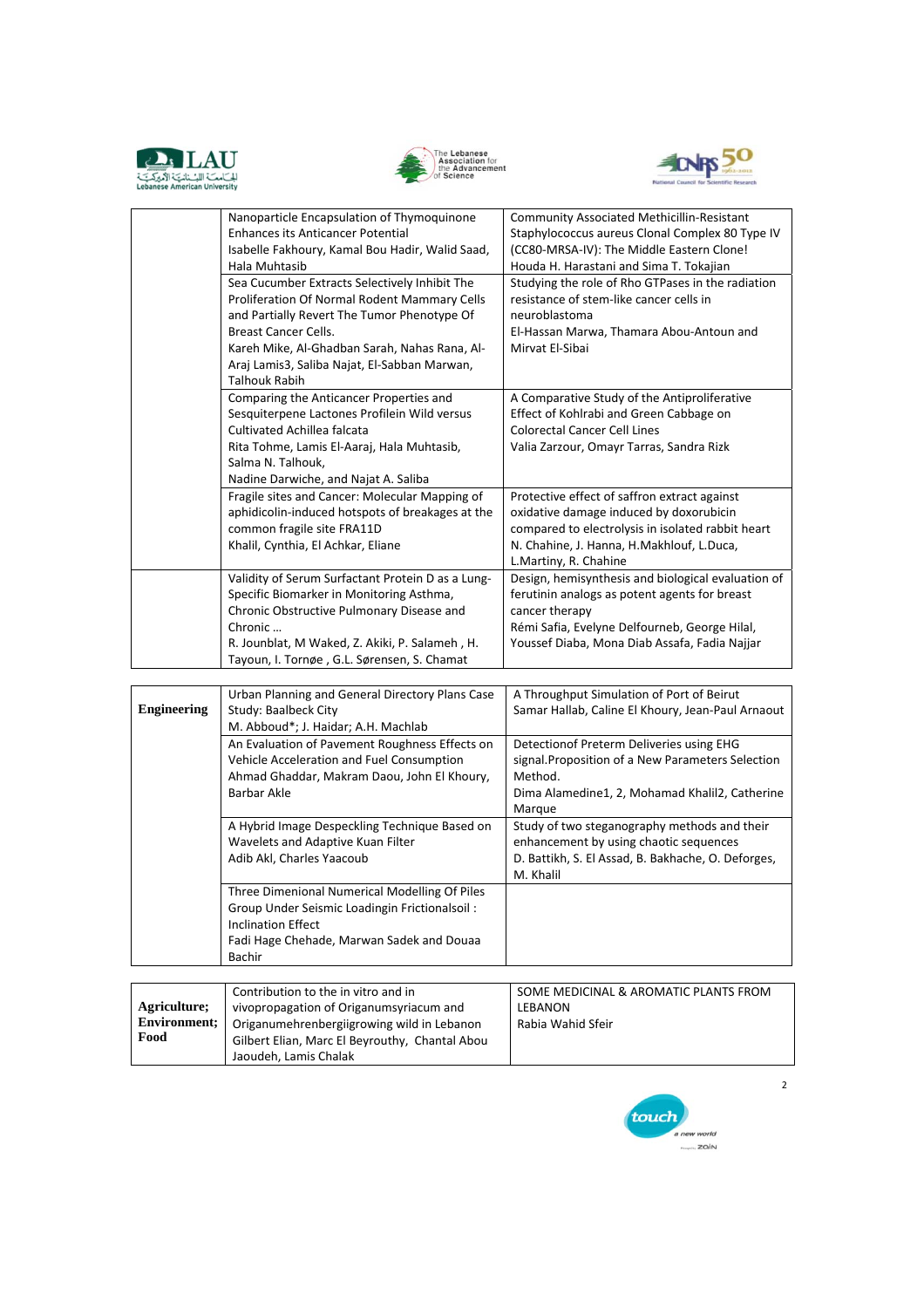





| Essential oil composition of Teucriumcreticum L.<br>growing wild in Lebanon<br>Arnold Nelly1, Antoine Abou-Kais2, Fabrice<br>Cazier3, Marc Beyrouthy4<br>Assessing the efficacy of the essential oils of<br>Thymbraspicata, Coridothymuscapitatus,<br>Saturejacuneifolia, and Origanumsyriacumas<br>insecticides and repellants against Bemisiatabaci<br>(Hemiptera: Aleyrodidae) | Toxicological effects of Red 195 Dye on oxidative<br>enzymes in tilapia Oreochromisniloticus<br>Insaf Ayadi, Luis Felix , Imed Regaya, Marc El<br>Beyrouthy; Francisco Peixoto, Wissem Mnif<br>Impact of the Addition of Carbon Co-Substrates<br>on the Aerobic Biodegradation of Carbamazepine<br>by the Fungus Trametesversicolor<br>S. Semrany, L. Favier, H. Djelal, S. Taha, A.<br>Amrane |
|-----------------------------------------------------------------------------------------------------------------------------------------------------------------------------------------------------------------------------------------------------------------------------------------------------------------------------------------------------------------------------------|------------------------------------------------------------------------------------------------------------------------------------------------------------------------------------------------------------------------------------------------------------------------------------------------------------------------------------------------------------------------------------------------|
| Charbel Fakhr, El Beyrouthy Marc, & Nemer Nabil<br>Chemical composition and in vitro anthelmintic<br>effects on Haemonchuscontortusof Thymus<br>capitatus from Tunisian south<br>Ramzi Boubaker Elandalousi +,b*, Hafidh Akkari<br>,a, Fatma B'chir c, Mohamed Gharbi a, Moez<br>Mhadhbi a, Soufia Awadi d, Marc El Beyrouthy e<br>and Mohamed Aziz Darghoutha                    | THE MARBLED SPINEFOOT RABBITFISH Siganus<br>rivulatus: THE PROMISE OF A MARINE<br><b>ALGAEVORE</b><br>Imad Patrick Saoud                                                                                                                                                                                                                                                                       |
| Antimicrobial activity and chemical composition<br>of the essential oil of Coridothymuscapitatus(L.)<br>Reichenb.fil from Lebanon and comparison with<br>its major components<br>Aline Gebrayel, Monay Al Hafi, El Beyrouthy<br>Marc, Arnold-Apostolides, Lara Hanna Wakim,<br>Naim Ouaini                                                                                        | Future of Renewable Energy in Lebanon as We<br>Head towards the Gas and Oil Era<br>Ibrahim Assi and Ali Assi                                                                                                                                                                                                                                                                                   |
| Seed germination of Spartium junceum growing<br>wild in Lebanon<br>Mira Boustany, Marc El Beyrouthy                                                                                                                                                                                                                                                                               | Nutritional Composition And Technological<br>Caracterisation Of The Lebanese Kishk Dairy<br>Product<br>alameh Ch., Hosri Ch. & Barbar R                                                                                                                                                                                                                                                        |
| Chemical composition of the essential oil of<br>Cupressus sempervirens leaves growing in Tunisia<br>Wissal Dhifi, Nidhal Salem, Ines Chamroukhi,<br>Marc El Beyrouthy and Wissem Mnif                                                                                                                                                                                             | Phthalates Exposure: Impact on Nutrition/Human<br><b>Health and Environment</b><br>Georges Rammouz a, Carlos Youssef b, Mazin<br>Moufarij a and Najib Haddad                                                                                                                                                                                                                                   |
| Study of BTEXCompounds in Surface Water<br>ofNahr Ibrahim River<br>Carlos Youssef, Georges Rammouz, Mazin<br>Moufarij, Georges Gharios, Rami Achkar, Emile<br>Saadeh, Salam Messaikeh, Georges Gharios1<br>and Najib El Haddad                                                                                                                                                    | Study of the cultural effect on the relationship<br>between odor and color in Lebanon<br>Barbar, R.a, Zeaiter, R. a, Maric, Y. b, Jacquot,<br>M.b                                                                                                                                                                                                                                              |
| Estimating turbidity in the coastal area of Tripoli<br>(Lebanon) with neural networks<br>N.Kabbara and M.Awad                                                                                                                                                                                                                                                                     | Consumers and food safety: Comparison<br>between Lebanon and Australia<br>Lara Hanna Wakim , Marc El Beyrouthy, John<br>Coveney, Loreen Mamerow, Anne Taylor, Paul<br>Ward, Julie Henderson and Samantha Meyer                                                                                                                                                                                 |



 $\overline{\mathbf{3}}$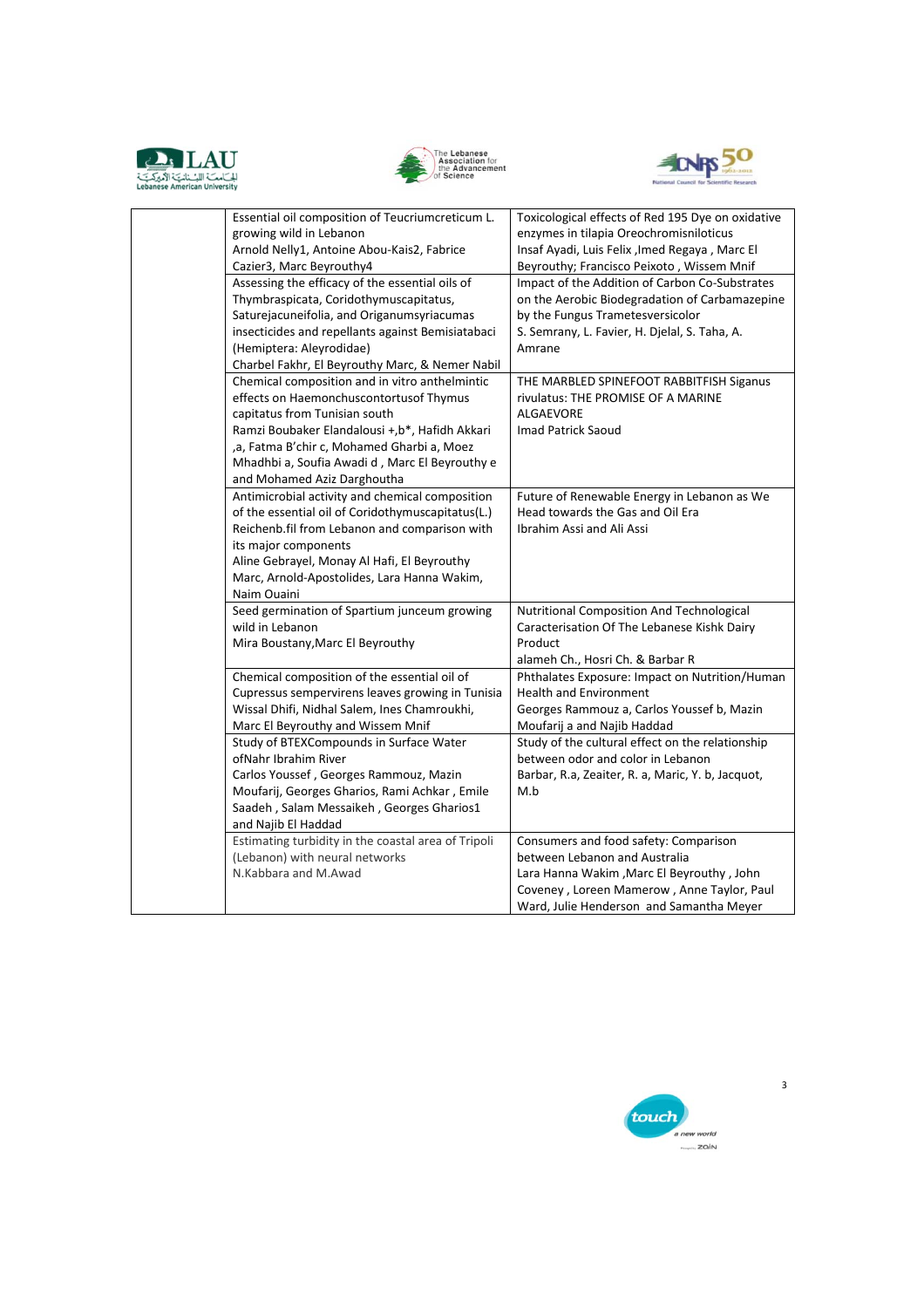





## 19<sup>th</sup> LAAS International Science Conference **POSTERS**

## April 6, 10:00 a.m. - 12:00 p.m.

### **CROWNE PLAZA**

|                     | Cigarette and WaterpipeSmoking Patterns                       | Assessing the emotional impact and perception of         |
|---------------------|---------------------------------------------------------------|----------------------------------------------------------|
| Health;             | AmongUniversity Students, a Cross-sectional                   | human body dissection by medical students at the         |
| Medical;            | Lebanese Study, 2010-2012                                     | American University of Beirut                            |
| Pharmacy            | Mazin A. Moufarij, Georges Saade, Zaher                       | Abdo Jurjus, Inaya Hajj Hussein, Hisham Daouk,           |
|                     | Radwan, Jamil Halabi, Najib El Haddad                         | Doreid Oueidat and Rosalyne Jurius                       |
|                     | The Effect Of Gender And High-Fat Diet On                     | Radioprotection of patients treated by radioiodine       |
|                     | Expression Of Uncoupling Protein 3 In                         | and public around them                                   |
|                     | Apolipoprotein E Knockout Mouse Heart                         | Z. Khansa, M. Haidar, Mahmoud I. Abbas                   |
|                     | Jihad Hawi, Hua Lin, M.-Saadeh Suleiman                       |                                                          |
|                     | Differential Changes In Pro And Anti-Apoptotic                | <b>Caloric Restriction Decreases Telomerase Activity</b> |
|                     | Protein Expression In Mice Fed High-Fat Diet                  | and Enhances its Inhibitors Response on Breast           |
|                     | Jihad Hawi, Hua Lin, Myriam Cherif, Chris L.                  | Cancer Cells: Possible Modulation of                     |
|                     | Jackson, Gianni D. Angelini, M.Saadeh Suleiman                | <b>Mitochondrial Metabolism</b>                          |
|                     |                                                               | Layal Wardi, George Hilal                                |
|                     | Differential expression of prostaglandin type E               | Effect of free radicals generated by argyle smoke        |
|                     | receptors (EP1, 2, 3 and 4) mRNAs during the                  | compared to cigarette smoke: in vitro and ex vivo        |
|                     | osteogenic process of human adipose-derived                   | study                                                    |
|                     | stem cells                                                    | Ranin Zein, Jean Hanna, Sara Fahd, Fadia Najjar          |
|                     | Wassim Shebaby, Eva Hamade, Fadi Saad and                     | and Ramez Chahine                                        |
|                     | Wissam H. Faour                                               |                                                          |
|                     | Genetic and haplotype analysis of CDAN1 gene in               | Novel and Sensitive Spectrophotometric method            |
|                     | a Lebanese family with congenital                             | for the Determination of Tetrahydrocurcumin: A           |
|                     | dyserythropoiesis anemia type I (CDAI)                        | versatile cosmeceutical                                  |
|                     | Wissam H. Faour, Wassim Serhal, Riyad Akoum                   | Riyad Ahmed Al Okab                                      |
|                     | and Hussein Farhat                                            |                                                          |
|                     | Cross-disciplinary Learning of Histology,                     |                                                          |
|                     | <b>Histopathology and Clinical Manifestations</b>             |                                                          |
|                     | Through Virtual Microscopy: OUWB School of                    |                                                          |
|                     | Medicine Experience                                           |                                                          |
|                     | Inaya Hajj Hussein, Jennifer Eastwood, Rajwont                |                                                          |
|                     | Malhotra                                                      |                                                          |
|                     |                                                               |                                                          |
| <b>Computer Sc;</b> | A comparison study between the Theoretical                    | Query Reformulation Using Cluster Buckets                |
| <b>Mathematics</b>  | perception of IT ethics and the actual practice in<br>Lebanon | Fadi Yamout, Issam Moghrabi                              |
|                     | Issam Kouatli                                                 |                                                          |
|                     |                                                               |                                                          |
|                     | Mining Breast Cancer Genetic Data                             | Convergence analysis of numerical schemes for a          |
|                     | Rouba Zantout, Nashat Mansour, Mirvat El-Sibai                | degenerate chemotaxis model with general<br>tensors      |
|                     |                                                               |                                                          |
|                     |                                                               | G. Chamouna,b, M. Saada, R. Talhoukb                     |
|                     | An implementation of matrix transpositionusing                | Stability Analysis of Control Systems: The               |

SSE instructions

Ahmed Sherif Zekri



**Extended Routh Array and Further Challenges** 

Ziad Zahreddine

 $\overline{4}$